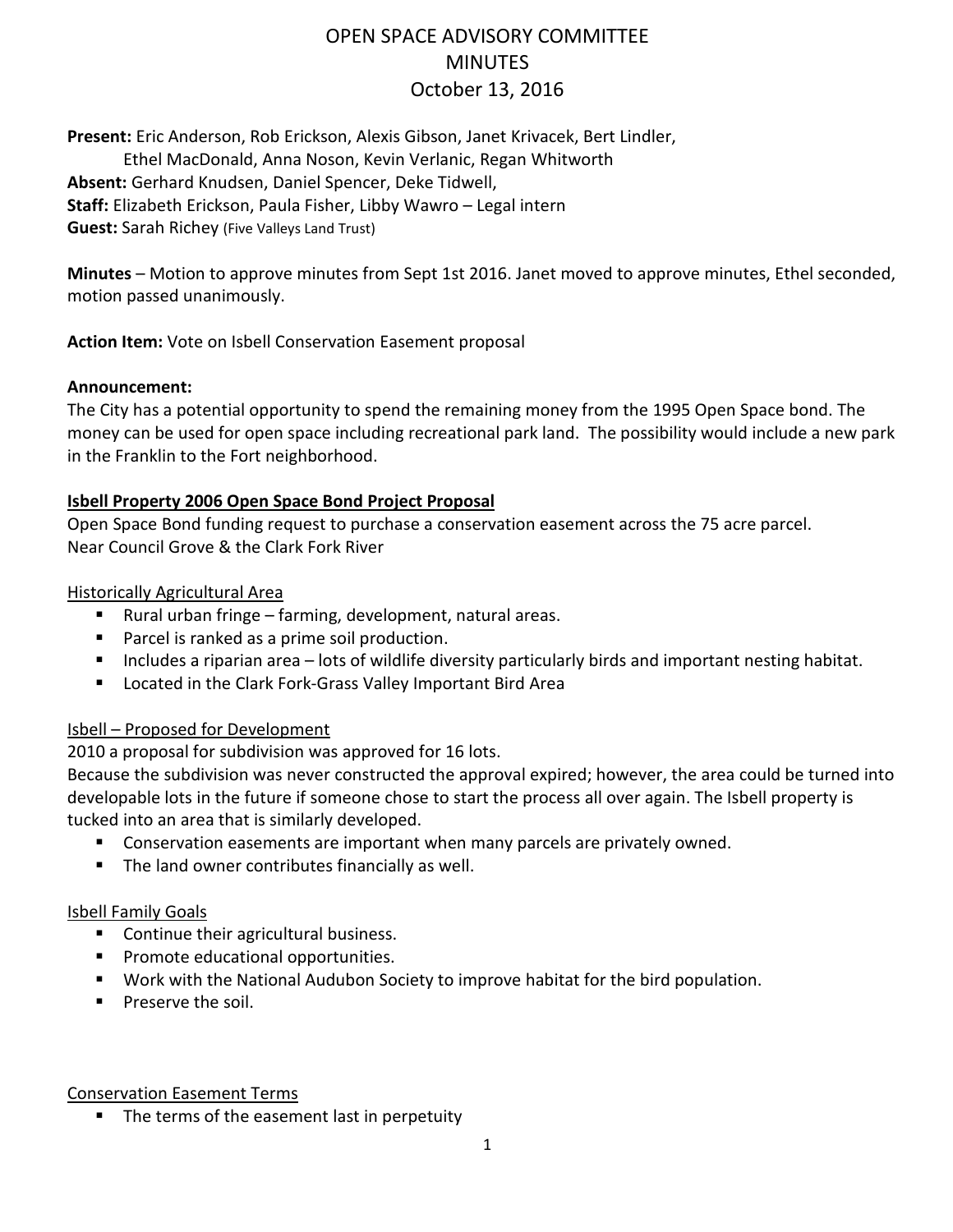Still meet the Isbell family goals of agriculture infrastructure.

### Isbell Parcel

- **Existing fields protected for continued agriculture no buildings.**
- Two acre building envelope residence for themselves & host educational seminars.
- **Lower left hand corner of parcel available for barns or sheds.**
- Riparian area buffer zone no structures, no grazing, no agriculture.

### Review Value Breakdown

- Highest & best unencumbered value 16 lot development
- **Conservation easement value: \$685,000**
- **Easement value purchase price: \$150,600**

# Key Values

- **D** Open space
- Agriculture: lands & soils trend toward smaller parcels, more affordable parcels and local food system.
- Value for public Conservation easements in general are less expensive than an outright purchase.
- Landowner still pays taxes and maintains property. It's another tool for protecting important parcels of land.

# Conservation Easement Process

Isbell family currently going through the vetting process to ensure they know the governing rules of the easement terms. They will make sure the easement terms will mesh with their goals and are not in any way in conflict now and or in the future.

Term Guidelines

- Agricultural impacts
- **Grazing impacts**
- Structures A key easement term will not allow multiple lots/division of land
- Slough –buffer from agriculture & potential farming operations runoff Water rights and State & Federal flood plan

### Elizabeth Recap of OSAC Review Process

- Rough cut broad assessment to determine if the purposes of the project is consistent with the Open Space plan, Open Space ordinance.
- Contributions Matrix Open Space plan language
- **Innate Characteristics Matrix: Agricultural Lands**
- OSAC Committee member Alexis Gibson conducted the baseline survey and wanted to notify the committee to avoid any potential conflicts of interest.

**Recommended Motion:** Ethel moves to approve the motion as its written, Anna seconds and all approve.

**Motion**: OSAC recommends that City Council approve the expenditure of \$75,000 of the City's portion of the 2006 Open Space Bond to help purchase a conservation easement across the 75 acre Isbell property.

### Next Step